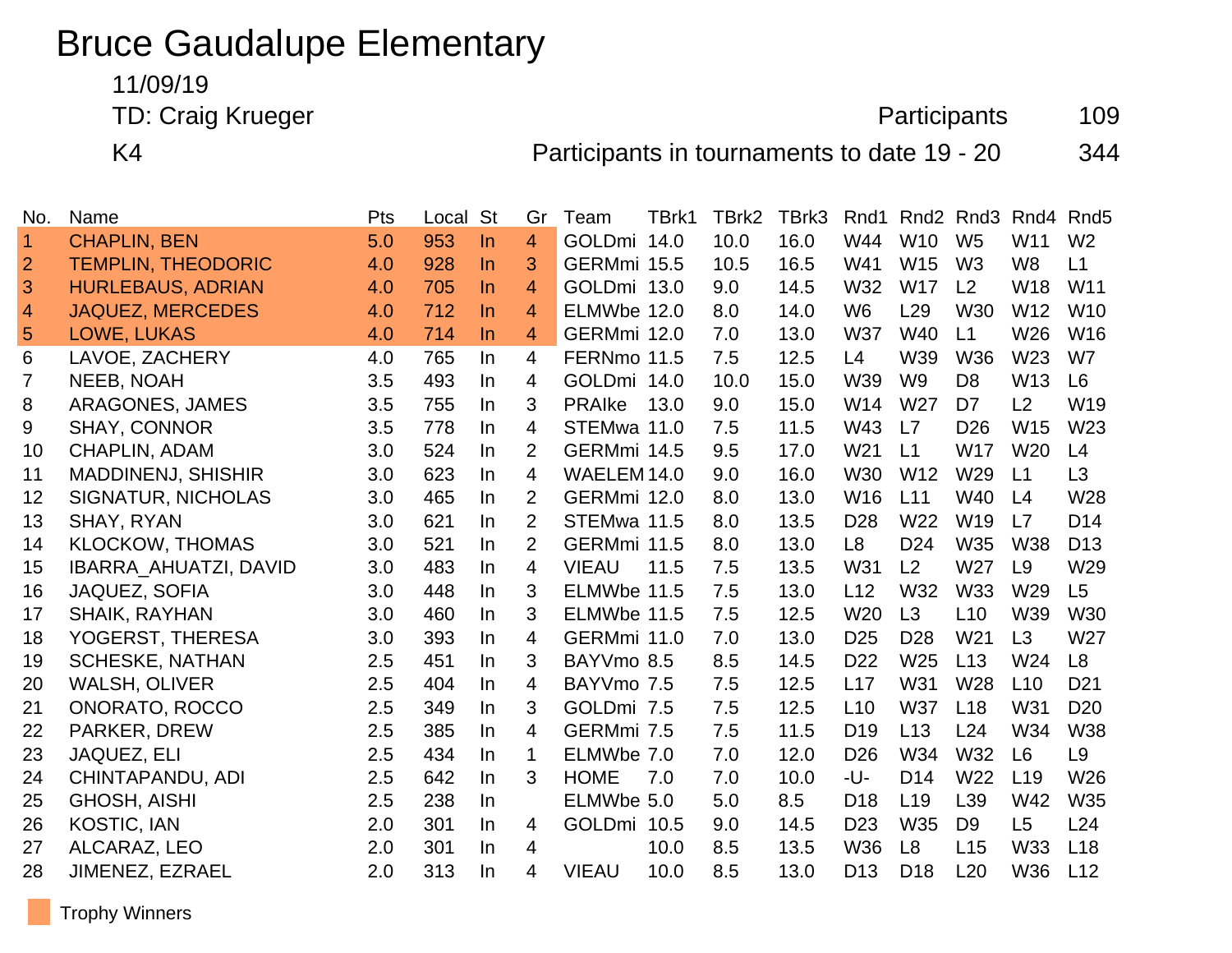| 29  | ARMSTRONG, MASON           | 2.0 | 692 | In. | 4             | GERMmi 9.5           | 9.0 | 13.5 | W42             | W4              | L <sub>11</sub> | L <sub>16</sub> | L15             |
|-----|----------------------------|-----|-----|-----|---------------|----------------------|-----|------|-----------------|-----------------|-----------------|-----------------|-----------------|
| 30  | <b>HUBRICH, GEORGE</b>     | 2.0 | 378 | In. | 4             | GERMmi 7.5           | 7.0 | 11.5 | L11             | W42             | L4              | W40             | L17             |
| 31  | <b>KLOCKOW, JAKOB</b>      | 2.0 | 217 | In. | $\mathcal{P}$ | GERMmi 7.0           | 6.0 | 10.0 | L15             | L <sub>20</sub> | W41             | L21             | W40             |
| 32  | <b>SCHWEITZER, CHARLIE</b> | 2.0 | 213 | In. | $\mathcal{P}$ | GERMmi 6.0           | 6.0 | 10.0 | L <sub>3</sub>  | L <sub>16</sub> | L23             | -В-             | W43             |
| 33  | CHINTAPANDU, AADYA         | 2.0 | 407 | In. | $\mathcal{P}$ | <b>HOME</b><br>4.0   | 4.0 | 7.0  | -U-             | W41             | L <sub>16</sub> | L27             | W39             |
| 34  | LAVOE, ZIVA                | 1.5 | 100 | In. | $\mathcal{P}$ | FERNmo 6.0           | 6.0 | 8.5  | D <sub>35</sub> | L <sub>23</sub> | L38             | L22             | -B-             |
| 35  | <b>MANSON, KAYLEE</b>      | 1.5 | 117 | In. | $\mathcal{P}$ | MONTcr 6.0           | 5.5 | 9.0  | D <sub>34</sub> | L26             | L14             | W43             | L25             |
| 36  | STEENWYK, ZOE              | 1.5 | 100 | In. | 4             | GERMmi 5.5           | 5.0 | 9.5  | L27             | W43             | L6              | L28             | D41             |
| 37  | CHOEMUEKU, KHALILAH        | 1.5 | 174 | In. | 3             | VIEAU<br>4.0         | 4.0 | 8.0  | L <sub>5</sub>  | L21             | -F-             | D41             | W42             |
| 38  | <b>JAIN, ARNAV</b>         | 1.5 | 263 | In. | 3             | GOLDmi 3.5           | 3.5 | 6.5  | -H-             | -U-             | W34             | L14             | L22             |
| 39  | BEYER, ALDEN               | 1.0 | 261 | In. | 4             | GERMmi 11.5          | 9.0 | 15.5 | L7              | L6              | W <sub>25</sub> | L17             | L33             |
| 40  | KALLENBERGER, HUGO         | 1.0 | 100 | In. |               | BAYVmo 9.0           | 7.0 | 13.0 | W45             | L5              | L12             | L30             | L <sub>31</sub> |
| -41 | ARAGONES, SAM              | 1.0 | 100 | In. | 1             | <b>PRAIKE</b><br>8.0 | 6.5 | 12.0 | L <sub>2</sub>  | L33             | L31             | D <sub>37</sub> | D <sub>36</sub> |
| 42  | <b>ONORATO, HENRY</b>      | 0.5 | 100 | In. | 3             | GOLDmi 6.5           | 6.0 | 9.0  | L29             | L30             | D43             | L25             | L <sub>37</sub> |
| 43  | PEREZ DEL PILAR, ABRAHAM   | 0.5 | 100 | In. | 3             | <b>VIEAU</b><br>5.0  | 4.5 | 8.5  | L9              | L36             | D42             | L35             | L32             |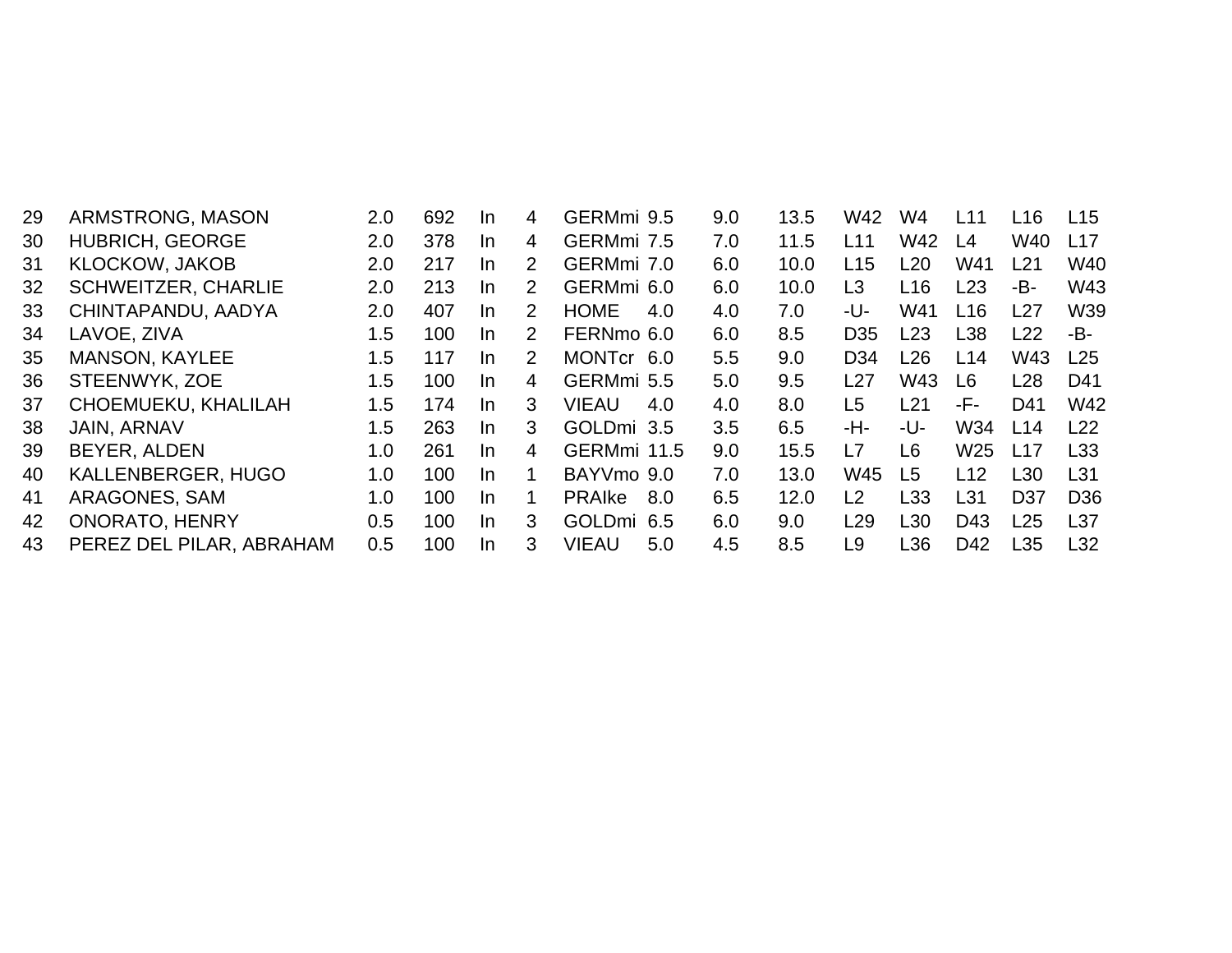#### K8 Individual Standings

| No.            | Name                        | Pts            | <b>St</b> | Local | Gr             | Team          | TBrk1 | TBrk2           | TBrk3 | Rnd1            |                 | Rnd <sub>2</sub> Rnd <sub>3</sub> | Rnd4            | Rnd <sub>5</sub> |
|----------------|-----------------------------|----------------|-----------|-------|----------------|---------------|-------|-----------------|-------|-----------------|-----------------|-----------------------------------|-----------------|------------------|
| $\overline{1}$ | <b>TEMPLIN, AETHELRED</b>   | 5              | $\ln$     | 1470  | 8              | GERMmi 14     |       | 10 <sup>1</sup> | 16    | W <sub>9</sub>  | W30             | <b>W17</b>                        | W12             | W <sub>2</sub>   |
| $\overline{2}$ | HERVEY-PETERS, TRA-LYN      | 4              | $\ln$     | 1144  | $\mathbf{7}$   | SILOmi        | 15.5  | 10.5            | 17.5  | W39             | W7              | <b>W18</b>                        | W <sub>10</sub> | L1               |
| 3              | <b>SHI, LANTING</b>         | 4              | $\ln$     | 1242  | $\overline{4}$ | <b>BROOel</b> | 15    | 11              | 18    | W15             | W <sub>8</sub>  | D <sub>11</sub>                   | W <sub>4</sub>  | D <sub>10</sub>  |
| $\overline{4}$ | <b>MICEH, NATHANIEL</b>     | 4              | $\ln$     | 1062  | 7              | GERMmi 14.5   |       | 10.5            | 16.5  | W35             | W13             | W <sub>5</sub>                    | L3              | W11              |
| 5              | <b>MELENDEZ, DANIEL</b>     | 4              | $\ln$     | 914   | 8              | <b>UNITmi</b> | 14    | 10              | 15.5  | <b>W45</b>      | W <sub>6</sub>  | L4                                | W15             | W12              |
| 6              | <b>WESLEY, HAYDEN</b>       | 4              | In        | 1177  | 6              | <b>GOLDmi</b> | 12    | 8               | 14    | W27             | L5              | W24                               | W32             | W16              |
| 7              | <b>ACOSTA, ISAIAH</b>       | 4              | In.       | 881   | $\overline{7}$ | <b>UNITmi</b> | 11    | $\overline{7}$  | 13    | W31             | L2              | W29                               | <b>W33</b>      | W14              |
| 8              | BEG, ZAIN                   | 4              | In        | 821   | 5              | MEQUON11      |       | $\overline{7}$  | 11.5  | W <sub>52</sub> | L3              | W35                               | W34             | W13              |
| 9              | MIRANDA, DIEGO              | 4              | In        | 759   | 7              | <b>UNITmi</b> | 11    | 6               | 12    | L1              | W43             | <b>W48</b>                        | W30             | W28              |
| 10             | NEEB, EMMA                  | 3.5            | In        | 1392  | 8              | <b>GOLDmi</b> | 14    | 10              | 16.5  | W25             | W16             | W14                               | L2              | D <sub>3</sub>   |
| 11             | <b>SMITH, CHAYTON</b>       | 3.5            | In.       | 958   | $\overline{7}$ | <b>GOLDmi</b> | 13    | 9               | 15    | W29             | W34             | D <sub>3</sub>                    | <b>W17</b>      | L4               |
| 12             | HILDEMAN, JONAH             | 3              | In.       | 970   | 6              | <b>CUDmid</b> | 15    | 10              | 17    | <b>W38</b>      | W <sub>21</sub> | W40                               | L1              | L5               |
| 13             | JIMENEZ, RUBEN              | 3              | In        | 719   | $\overline{7}$ | <b>GOLDmi</b> | 14    | 10              | 16    | W23             | L4              | W42                               | <b>W18</b>      | L8               |
| 14             | <b>KOHN, AUSTIN</b>         | 3              | In.       | 968   | $\overline{7}$ | <b>URBAsh</b> | 13.5  | 9.5             | 15.5  | W19             | <b>W37</b>      | L10                               | W <sub>21</sub> | L7               |
| 15             | Lopez-Paulson, Marcus       | 3              | In        | 616   | 5              | <b>VIEAU</b>  | 12.5  | 8.5             | 14    | L3              | W44             | W22                               | L <sub>5</sub>  | W32              |
| 16             | RODRIGUEZ, OLIVER           | 3              | In        | 835   | 8              | <b>VIEAU</b>  | 12.5  | 8.5             | 13.5  | W49             | L10             | W36                               | W19             | L <sub>6</sub>   |
| 17             | SMITH, TAYSHAWN             | 3              | In        | 990   | $\overline{7}$ | <b>SILOmi</b> | 12.5  | 7.5             | 14    | W41             | W32             | L1                                | L11             | <b>W38</b>       |
| 18             | NICKEL, CHASE               | 3              | In.       | 826   | $\overline{7}$ | GERMmi 11.5   |       | 7.5             | 13    | W43             | W22             | L <sub>2</sub>                    | L13             | W35              |
| 19             | <b>GARCIA, JESUS</b>        | 3              | In        | 524   | $\overline{7}$ | <b>UNITmi</b> | 11    | 8               | 12    | L14             | W49             | W <sub>20</sub>                   | L16             | W30              |
| 20             | <b>BRENNAN, CONOR</b>       | 3              | In        | 774   | $\overline{7}$ | <b>GOLDmi</b> | 10.5  | 7.5             | 12.5  | L37             | W23             | L <sub>19</sub>                   | W24             | <b>W31</b>       |
| 21             | CORONADO, ALEXIS            | 3              | In.       | 885   | $\overline{7}$ | <b>UNITmi</b> | 10    | $\overline{7}$  | 11    | W48             | L12             | W31                               | L14             | W29              |
| 22             | PEREZ, CECILIA              | 3              | In.       | 481   | 8              | <b>UNITmi</b> | 10    | $\overline{7}$  | 10    | -B-             | L18             | L15                               | W39             | W34              |
| 23             | MEJIA, KEVIN                | 3              | In.       | 642   | 6              | <b>UNITmi</b> | 9.5   | 6.5             | 10    | L13             | L20             | W43                               | W <sub>51</sub> | <b>W33</b>       |
| 24             | YOGERST, SAWYER             | 2.5            | In        | 728   | $\overline{7}$ | GERMmi 6.5    |       | 6.5             | 11.5  | D47             | W36             | L <sub>6</sub>                    | L20             | W46              |
| 25             | RUIZ NUNEZ, MAXIMILIAN      | 2.5            | In.       | 617   | $\overline{7}$ | <b>VIEAU</b>  | 6     | 6               | 10.5  | L10             | L42             | D <sub>26</sub>                   | <b>W50</b>      | W41              |
| 26             | <b>SCHAEFER, ANNABELLE</b>  | 2.5            | In        | 399   | 5              | GERMmi 6      |       | 6               | 9     | L32             | L <sub>29</sub> | D <sub>25</sub>                   | <b>W52</b>      | <b>W42</b>       |
| 27             | <b>SCHARFENBERGER, OWEN</b> | 2.5            | In.       | 525   | 5              | GERMmi 5.5    |       | 5.5             | 10.5  | L <sub>6</sub>  | W <sub>53</sub> | L <sub>30</sub>                   | D42             | W44              |
| 28             | <b>BORCEAN, EMMA</b>        | 2.5            | In.       | 736   | 5              | GERMmi 5      |       | 5               | 10    | L36             | D47             | W45                               | W41             | L <sub>9</sub>   |
| 29             | McKINNEY, JAMIYA            | $\overline{2}$ | In.       | 477   | 7              | <b>SILOmi</b> | 11    | 9               | 15    | L11             | W26             | L7                                | <b>W37</b>      | L21              |
| 30             | <b>ALCARAZ, JESUS</b>       | $\overline{2}$ | In.       | 786   | 6              | <b>VIEAU</b>  | 10    | 9.5             | 15    | W <sub>51</sub> | L1              | W27                               | L <sub>9</sub>  | L <sub>19</sub>  |
| 31             | <b>BARWICK, ANTHONY</b>     | $\overline{2}$ | In.       | 567   | 5              | GERMmi 10     |       | 8               | 14    | L7              | W38             | L21                               | <b>W36</b>      | L20              |

Trophy Winners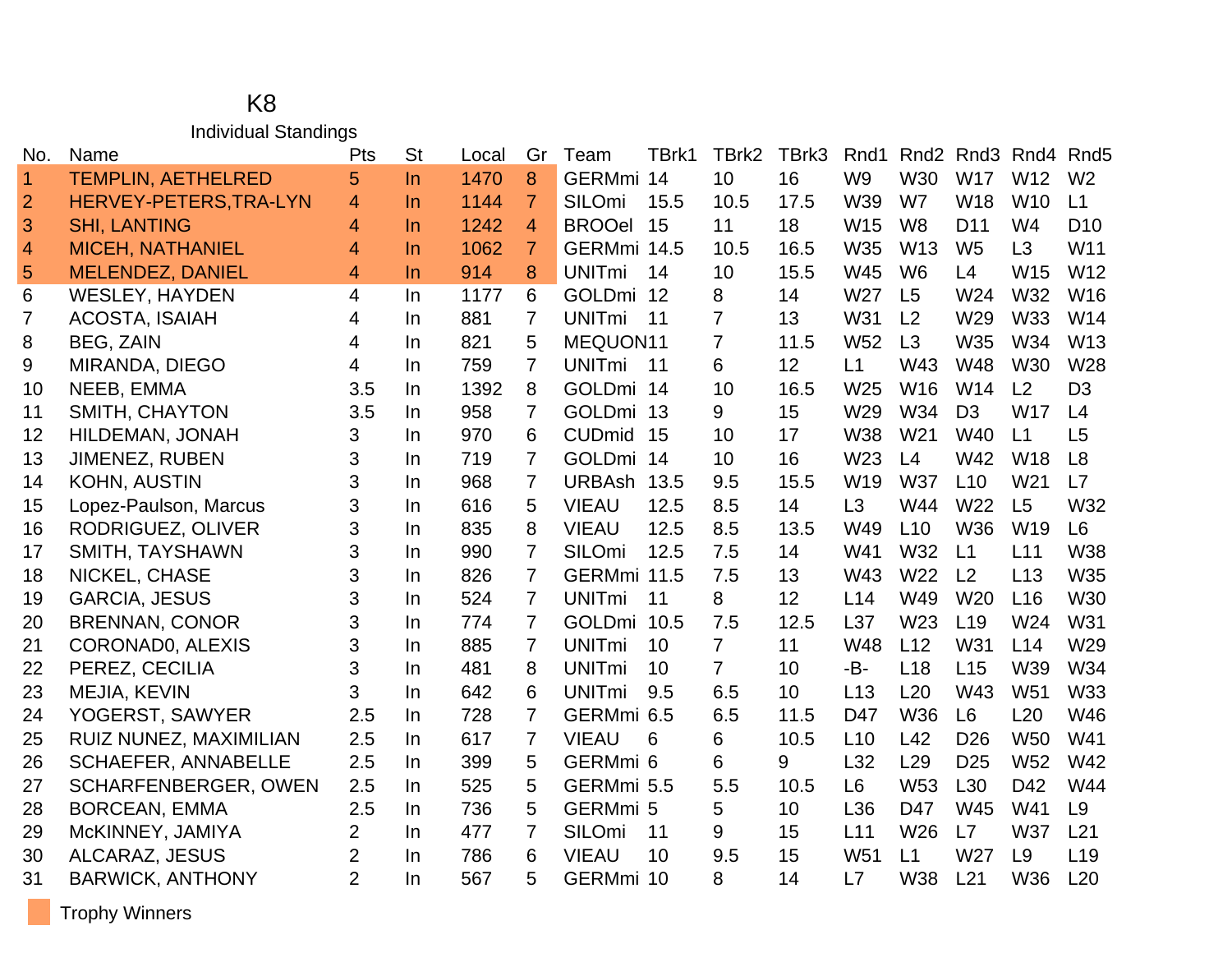| 32 | <b>MOLINA, LEXURA</b>       | $\overline{2}$ | In. | 647 | 8 | <b>UNITmi</b> | 9.5 | 8.5            | 13.5            | W26             | L17             | W47             | L6              | L15             |
|----|-----------------------------|----------------|-----|-----|---|---------------|-----|----------------|-----------------|-----------------|-----------------|-----------------|-----------------|-----------------|
| 33 | HERVEY-PETERS, TRAMELL      | 2              | In. | 873 | 7 | SILOmi        | 9.5 | 8              | 13.5            | W46             | L40             | W39             | L7              | L23             |
| 34 | <b>ROBLES, IKER</b>         | $\overline{2}$ | In. | 571 | 5 | <b>VIEAU</b>  | 9   | 8              | 13              | W50             | L11             | W37             | L <sub>8</sub>  | L22             |
| 35 | CORREA, DAMION ROBERTO      | $\overline{2}$ | In. | 444 | 6 | <b>VIEAU</b>  | 9   | 8              | 13              | L4              | W50             | L <sub>8</sub>  | W47             | L <sub>18</sub> |
| 36 | <b>VASQUEZ, GABRIEL</b>     | 2              | In. | 416 | 6 | <b>UNITmi</b> | 8   | 7              | 11              | W28             | L24             | L16             | L31             | <b>W47</b>      |
| 37 | <b>VELAZCO, BRANDON</b>     | 2              | In. | 453 | 6 | <b>UNITmi</b> | 7.5 | 7              | 10.5            | W <sub>20</sub> | L14             | L34             | L29             | W <sub>51</sub> |
| 38 | <b>CENTENO, NATALIA</b>     | $\overline{2}$ | In  | 480 | 8 | <b>UNITmi</b> | 7   | 6              | 10 <sup>°</sup> | L12             | L31             | W49             | W48             | L17             |
| 39 | <b>HUBRICH, HENRY</b>       | $\overline{2}$ | In  | 497 | 7 | GERMmi 6      |     | 5.5            | 10              | L2              | W52             | L33             | L22             | W48             |
| 41 | <b>CRUZ, MARTIN</b>         | 1.5            | In. | 714 | 8 | <b>UNITmi</b> | 8   | 6.5            | 11              | L17             | D45             | W46             | L <sub>28</sub> | L25             |
| 42 | HARRISON, REHANNA           | 1.5            | In. | 341 | 6 | <b>MONTcr</b> | 7.5 | 7.5            | 10.5            | -U-             | W <sub>25</sub> | L13             | D <sub>27</sub> | L26             |
| 43 | MCALLISTER, AMIAH           | 1.5            | In. | 237 | 7 | <b>MONTcr</b> | 7.5 | $\overline{7}$ | 11.5            | L <sub>18</sub> | L <sub>9</sub>  | L23             | D49             | W <sub>52</sub> |
| 44 | ROMAN, JOHN                 | 1.5            | In. | 242 | 7 | <b>UNITmi</b> | 7.5 | 6.5            | 10.5            | L40             | L15             | D <sub>50</sub> | W <sub>53</sub> | L27             |
| 45 | ROBITAILLE, ETIENNE         | 1.5            | In. | 314 | 6 | GOLDmi 6.5    |     | 5.5            | 10.5            | L <sub>5</sub>  | D41             | L <sub>28</sub> | L46             | W <sub>53</sub> |
| 46 | OROZCO, ADAN                | 1.5            | In. | 408 | 5 | <b>VIEAU</b>  | 5   | 5              | 7.5             | L33             | -H-             | L41             | W45             | L24             |
| 47 | <b>MYLOTT, THATCHER</b>     |                | In. | 367 | 7 | GOLDmi 8.5    |     | 6.5            | 11              | D <sub>24</sub> | D <sub>28</sub> | L32             | L <sub>35</sub> | L36             |
| 48 | LEE, CAGIN                  |                | In. | 231 | 6 | GOLDmi 7.5    |     | $7^{\circ}$    | 11.5            | L21             | W <sub>51</sub> | L9              | L38             | L39             |
| 49 | <b>SCHMIDT, ELLANNOR</b>    |                | In. | 158 | 5 | GERMmi 7.5    |     | 6.5            | 10.5            | L16             | L <sub>19</sub> | L38             | D43             | D <sub>50</sub> |
| 50 | ROBINSON, ANDRE             |                | In. | 100 | 8 | MONTcr 6.5    |     | 5.5            | 9               | L34             | L35             | D44             | L25             | D49             |
| 51 | <b>NELSON-THOMAS, AKILI</b> |                | In. | 110 | 6 | MONTcr 5      |     | 5              | 8               | L <sub>30</sub> | L48             | -B-             | L <sub>23</sub> | L37             |
| 52 | RODRIGUEZ, ANA              | 0.5            | In. | 100 | 8 | <b>UNITmi</b> | 7   | 6              | 11              | L <sub>8</sub>  | L39             | D <sub>53</sub> | L26             | L43             |
| 53 | THOMPSON, ZION              | 0.5            | In. | 100 | 6 | MONTcr 3.5    |     | 3.5            | 6               | -U-             | L27             | D <sub>52</sub> | L44             | L45             |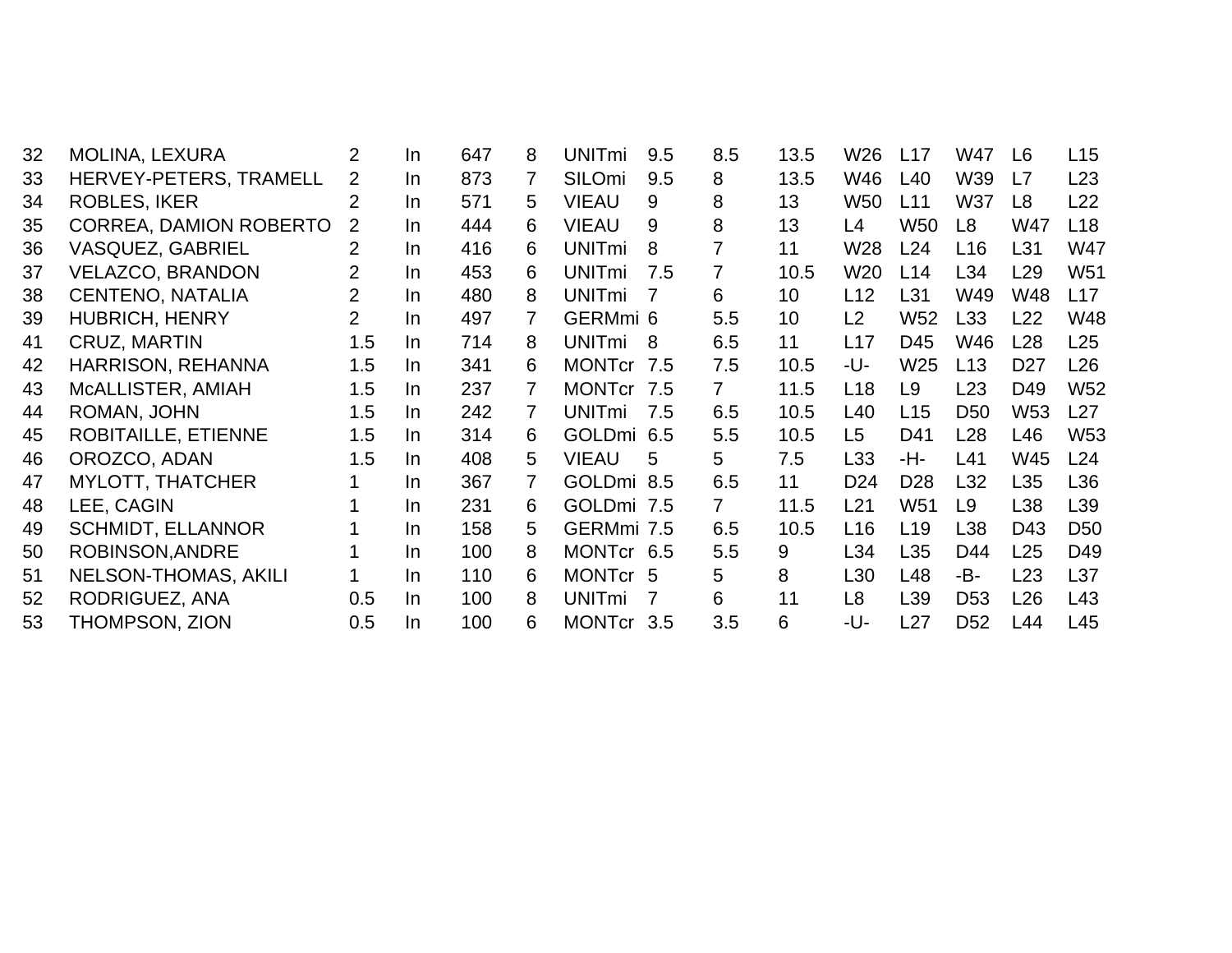#### k12 Individual Standings

| No.             | Name                         | <b>Pts</b> | <b>St</b> | Local | Gr | Team                     | TBrk1 | TBrk2 | TBrk3 | Rnd1            | Rnd <sub>2</sub> |                 | Rnd3 Rnd4 Rnd5  |                 |
|-----------------|------------------------------|------------|-----------|-------|----|--------------------------|-------|-------|-------|-----------------|------------------|-----------------|-----------------|-----------------|
|                 | <b>WEBER, MADDIE</b>         | 4.0        | $\ln$     | 1619  | 10 | MEQUON12.5               |       | 8.5   | 13.0  | L6              | W11              | W12             | W <sub>5</sub>  | W <sub>3</sub>  |
| $\overline{2}$  | <b>MORALES, RAFAEL</b>       | 4.0        | In.       | 1445  | 8  | <b>UNIT<sub>mi</sub></b> | 11.5  | 7.5   | 11.5  | -B-             | W4               | W7              | L3              | W <sub>8</sub>  |
| $\mathbf{3}$    | <b>BHATTACHARYYA, RISHAV</b> | 4.0        | $\ln$     | 1462  | 6  | <b>COUNfr</b>            | 11.0  | 7.0   | 12.0  | W9              | W7               | W13             | W <sub>2</sub>  | L1              |
| $\overline{4}$  | <b>KALLVVILA, ARYAN</b>      | 3.5        | In.       | 1395  | 9  |                          | 9.0   | 5.5   | 9.0   | -H-             | L <sub>2</sub>   | W8              | W <sub>10</sub> | W9              |
| $5\overline{)}$ | <b>KRAEMER, JOHNATHAN</b>    | 3.5        | $\ln$     | 1480  | 11 | PIUSwa                   | 7.5   | 3.5   | 7.5   | W <sub>8</sub>  | W <sub>12</sub>  | -H-             | L1              | W <sub>13</sub> |
| 6               | JETZER, ETHAN                | 3.0        | In.       | 1077  | 8  | FERNmo 9.0               |       | 5.0   | 9.0   | W <sub>1</sub>  | -H-              | D <sub>13</sub> | L8              | W11             |
| $\overline{7}$  | LIBBEY, ZACH                 | 2.5        | <b>In</b> | 1130  | 11 | <b>PIUSwa</b>            | 6.0   | 6.0   | 10.0  | W <sub>12</sub> | L <sub>3</sub>   | L <sub>2</sub>  | D <sub>11</sub> | -B-             |
| 8               | <b>CHEN, ALEXANDER</b>       | 2.0        | In.       | 1304  | 7  | MEQUON11.5               |       | 10.0  | 15.0  | L5              | W9               | L4              | W6              | L <sub>2</sub>  |
| 9               | <b>VARELA, JAIRO</b>         | 2.0        | <b>In</b> | 1056  | 9  | <b>UNIT<sub>mi</sub></b> | 6.5   | 6.5   | 10.5  | L3              | L <sub>8</sub>   | -B-             | W <sub>13</sub> | $\lfloor 4$     |
| 10              | CHEN, CHLOE                  | 2.0        | $\ln$     | 954   | 5  | MEQUON2.5                |       | 2.5   | 6.0   | -U-             | -B-              | L11             | L4              | W <sub>12</sub> |
| 11              | <b>CARMONA, JASON</b>        | 1.5        | In.       | 1120  | 9  | <b>UNITmi</b>            | 7.0   | 7.0   | 11.0  | -U-             | L1               | W10             | D7              | L <sub>6</sub>  |
| 12              | <b>VALDES, MOISES</b>        | 1.0        | <b>In</b> | 856   | 9  | CRREhs 7.5               |       | 7.5   | 11.5  | L7              | L <sub>5</sub>   | L <sub>1</sub>  | -B-             | L10             |
| 13              | ALCARAZ, ANGEL E             | 0.5        | In.       | 916   | 9  | MARQmi 8.0               |       | 8.0   | 12.0  | -U-             | D <sub>6</sub>   | L3              | L9              | L <sub>5</sub>  |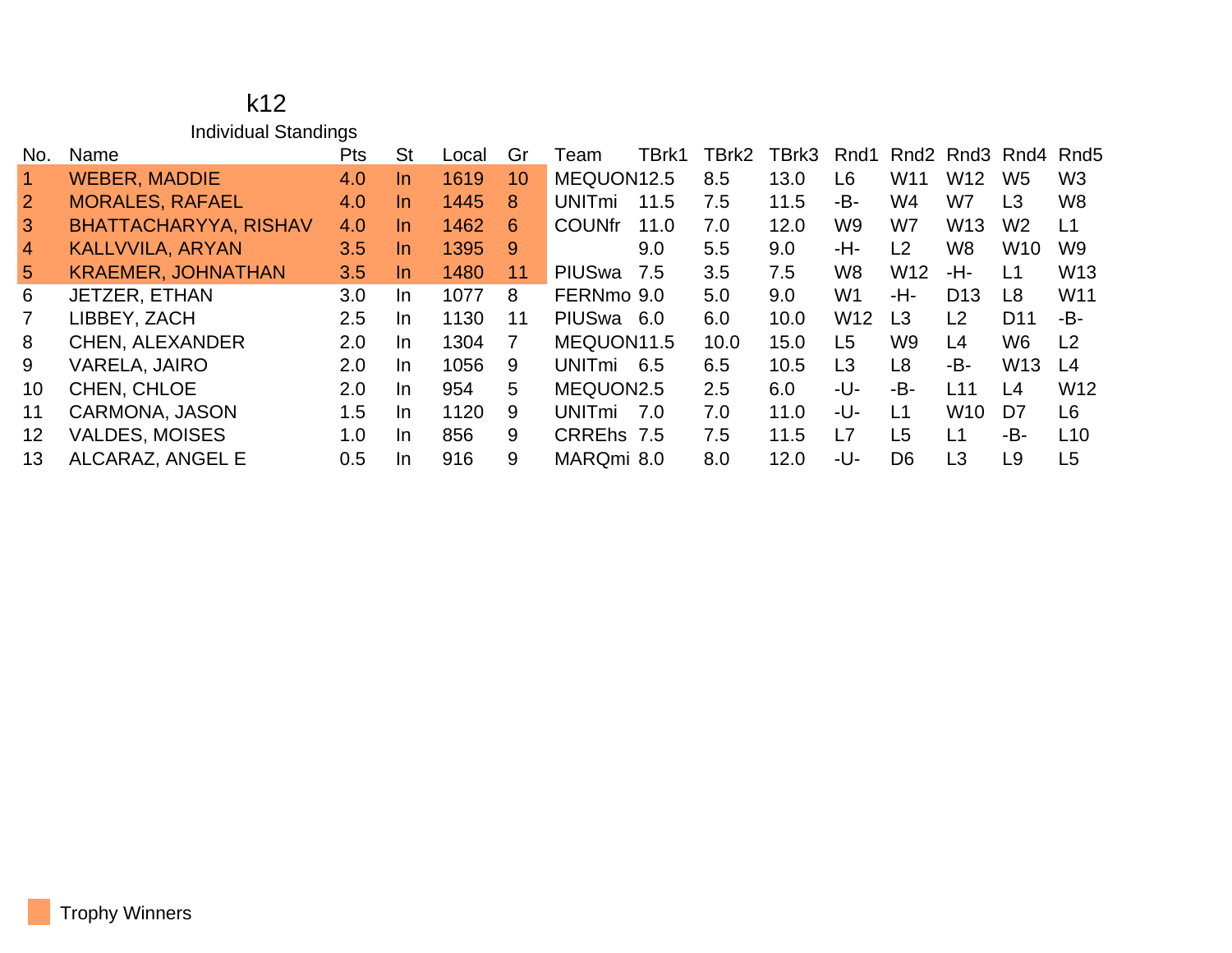## K4

Team Standings

| Plc             | Name (Players: Top 4 used)                                                                                                                                         | Score | Med  | Solk | SBx2 | Cum  |
|-----------------|--------------------------------------------------------------------------------------------------------------------------------------------------------------------|-------|------|------|------|------|
| $\vert$ 1       | <b>GOLDA MEIR ELEMENTARY SCHOOL, M (7)</b><br>CHAPLIN, BEN (5.0,953)<br>HURLEBAUS, ADRIAN (4.0,705)<br>NEEB, NOAH (3.5,493)<br>ONORATO, ROCCO (2.5,349)            | 15.0  | 36.5 | 58.0 | 82.0 | 46.0 |
| $\overline{2}$  | MILWAUKEE GERMAN IMERSION, MILW (13)<br>TEMPLIN, THEODORIC (4.0,928)<br>LOWE, LUKAS (4.0,714)<br>CHAPLIN, ADAM (3.0,524)<br>KLOCKOW, THOMAS (3.0,521)              | 14.0  | 35.0 | 59.5 | 68.0 | 43.5 |
| $\overline{3}$  | ELMWOOD ELEMENTARY, NEW BERLIN (5)<br>JAQUEZ, MERCEDES (4.0,712)<br>JAQUEZ, SOFIA (3.0,448)<br><b>SHAIK, RAYHAN (3.0,460)</b><br>JAQUEZ, ELI (2.5,434)             | 12.5  | 30.0 | 51.5 | 54.0 | 37.5 |
| $\overline{4}$  | Vieau Elementary School (6)<br>IBARRA_AHUATZI, DAVID (3.0,483)<br>JIMENEZ, EZRAEL (2.0,313)<br>CHOEMUEKU, KHALILAH (1.5,174)<br>PEREZ DEL PILAR, ABRAHAM (0.5,100) | 7.0   | 24.5 | 43.0 | 23.5 | 19.0 |
| $5\overline{5}$ | Waukesha Stem Academy (2)<br><b>SHAY, CONNOR (3.5,778)</b><br>SHAY, RYAN (3.0,621)                                                                                 | 6.5   | 15.5 | 25.0 | 29.0 | 19.5 |
| 6               | <b>BAY VIEW MONTESSORI (4)</b><br>SCHESKE, NATHAN (2.5,451)<br><b>WALSH, OLIVER (2.5,404)</b><br>KALLENBERGER, HUGO (1.0,100)<br>MCLURE, ELLA (0.0,nnnn)           | 6.0   | 23.0 | 40.0 | 28.0 | 21.0 |
| $\overline{7}$  | FERNWOOD MONTESORI, Milwaukee (2)<br>LAVOE, ZACHERY (4.0,765)                                                                                                      | 5.5   | 13.5 | 21.0 | 18.5 | 12.5 |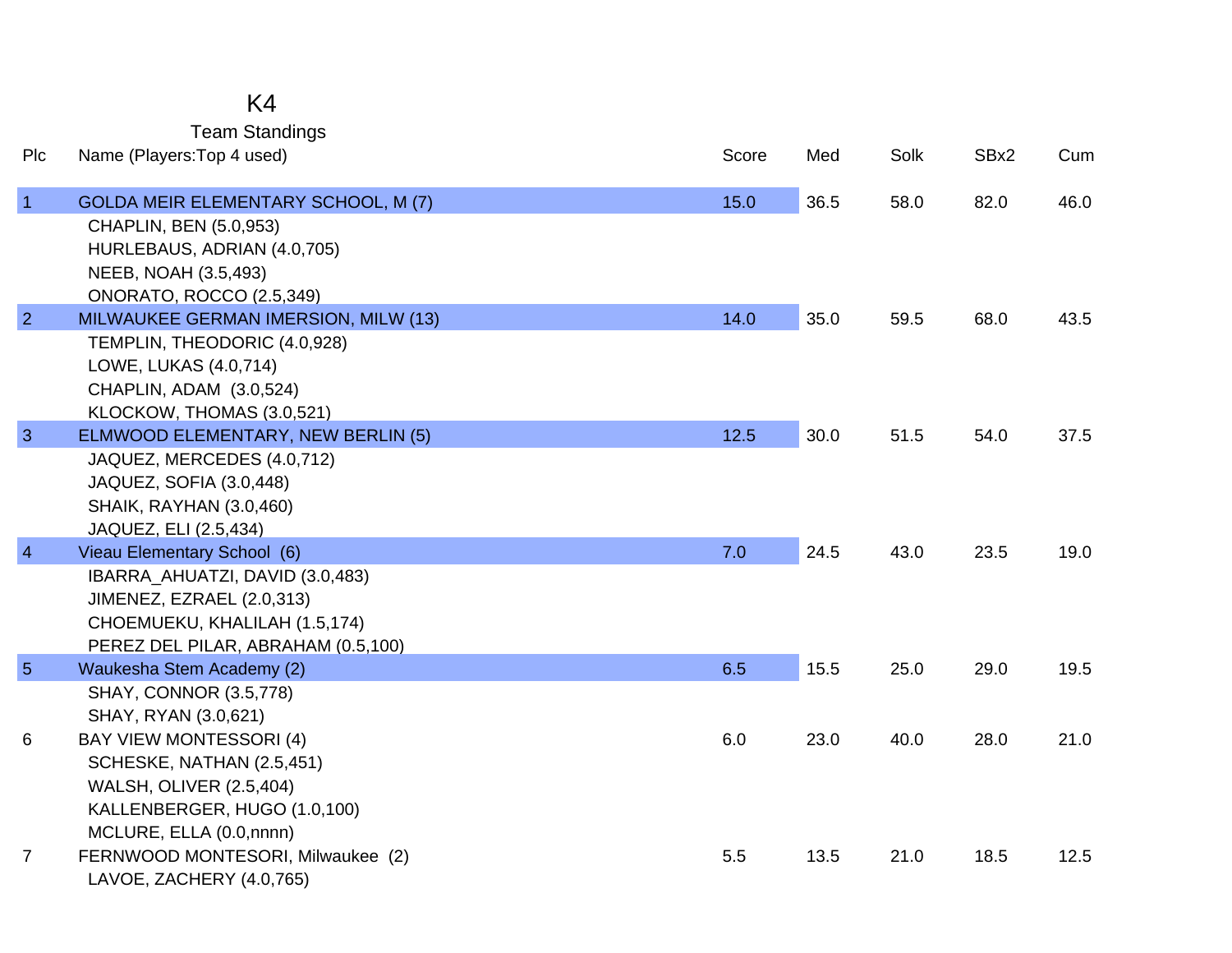LAVOE, ZIVA (1.5,100)

| 8  | PRAIRIE SCHOOL, KENOSHA (2)         | 4.5 | 15.5 | 27.0 | 22.0 | 13.0 |
|----|-------------------------------------|-----|------|------|------|------|
|    | ARAGONES, JAMES (3.5,755)           |     |      |      |      |      |
|    | ARAGONES, SAM (1.0,100)             |     |      |      |      |      |
| 9  | HOME(2)                             | 4.5 | 11.0 | 17.0 | 16.0 | 11.0 |
|    | CHINTAPANDU, ADI (2.5,642)          |     |      |      |      |      |
|    | CHINTAPANDU, AADYA (2.0,407)        |     |      |      |      |      |
| 10 | Craig Montesorri School, Milwau (4) | 1.5 | 5.5  | 9.0  | 2.0  | 4.5  |
|    | MANSON, KAYLEE (1.5,117)            |     |      |      |      |      |
|    | THOMPSON, ZION (0.0,100)            |     |      |      |      |      |
|    | ANYANYU, ANTHONY (0.0,nnnn)         |     |      |      |      |      |
|    | HOLMES, DEANTAE (0.0,nnnn)          |     |      |      |      |      |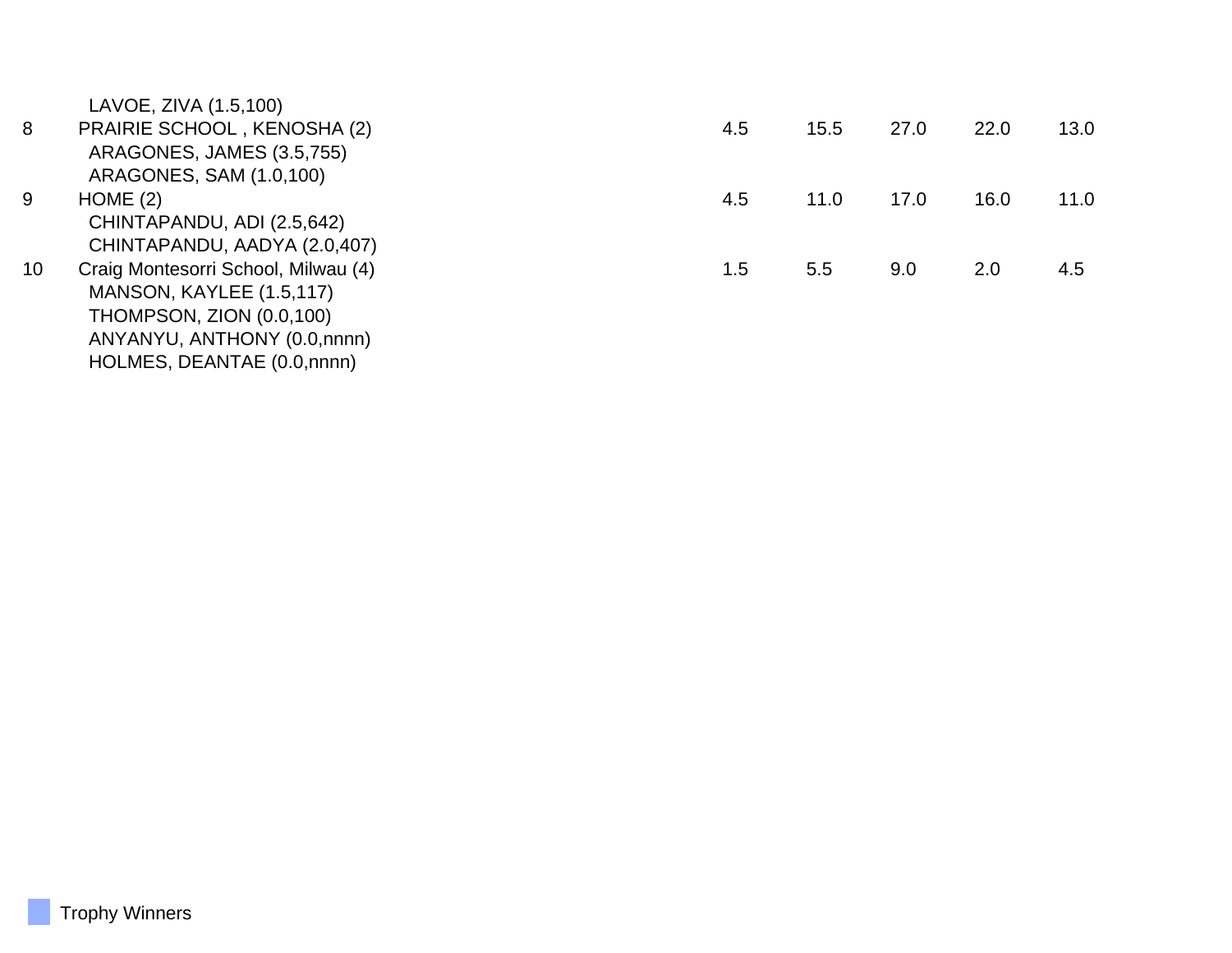|                 | <b>Team Standings</b>                                                                                                                                                          |       |      |      |      |      |
|-----------------|--------------------------------------------------------------------------------------------------------------------------------------------------------------------------------|-------|------|------|------|------|
| Plc             | Name (Players: Top 4 used)                                                                                                                                                     | Score | Med  | Solk | SBx2 | Cum  |
| $\vert$ 1       | UNITED COMMUNITY CENTER (14)<br>MELENDEZ, DANIEL (4.0,914)                                                                                                                     | 15.0  | 31.0 | 52.5 | 67.0 | 41.0 |
|                 | ACOSTA, ISAIAH (4.0,881)<br>MIRANDA, DIEGO (4.0,759)<br>GARCIA, JESUS (3.0,524)                                                                                                |       |      |      |      |      |
| $\overline{2}$  | MILWAUKEE GERMAN IMERSION, MILW (11)<br>TEMPLIN, AETHELRED (5.0,1470)<br>MICEH, NATHANIEL (4.0,1062)<br>NICKEL, CHASE (3.0,826)<br>YOGERST, SAWYER (2.5,728)                   | 14.5  | 34.5 | 57.0 | 77.0 | 45.5 |
| $\mathbf{3}$    | <b>GOLDA MEIR ELEMENTARY SCHOOL, M (11)</b><br><b>WESLEY, HAYDEN (4.0,1177)</b><br>NEEB, EMMA (3.5,1392)<br><b>SMITH, CHAYTON (3.5,958)</b><br><b>JIMENEZ, RUBEN (3.0,719)</b> | 14.0  | 37.0 | 61.5 | 75.0 | 46.0 |
| $\overline{4}$  | Siloah Lutheran School, Milwau (5)<br>HERVEY-PETERS, TRA-LYN (4.0, 1144)<br>SMITH, TAYSHAWN (3.0,990)<br>MCKINNEY, JAMIYA (2.0,477)<br>HERVEY-PETERS, TRAMELL (2.0,873)        | 11.0  | 35.0 | 60.0 | 52.0 | 38.0 |
| $5\overline{5}$ | Vieau Elementary School (7)<br>LOPEZ-PAULSON, Marcus (3.0,616)<br>RODRIGUEZ, OLIVER (3.0,835)<br>RUIZ NUNEZ, MAXIMILIAN (2.5,617)<br>ALCARAZ, JESUS (2.0,786)                  | 10.5  | 32.5 | 53.0 | 37.5 | 30.5 |
| 6               | Craig Montesorri School, Milwau (7)<br>HARRISON, REHANNA (1.5,341)<br>MCALLISTER, AMIAH (1.5,237)<br>ROBINSON, ANDRE (1.0,100)<br>NELSON-THOMAS, AKILI (1.0,110)               | 5.0   | 25.0 | 39.0 | 12.0 | 11.0 |

K8

Trophy Winners